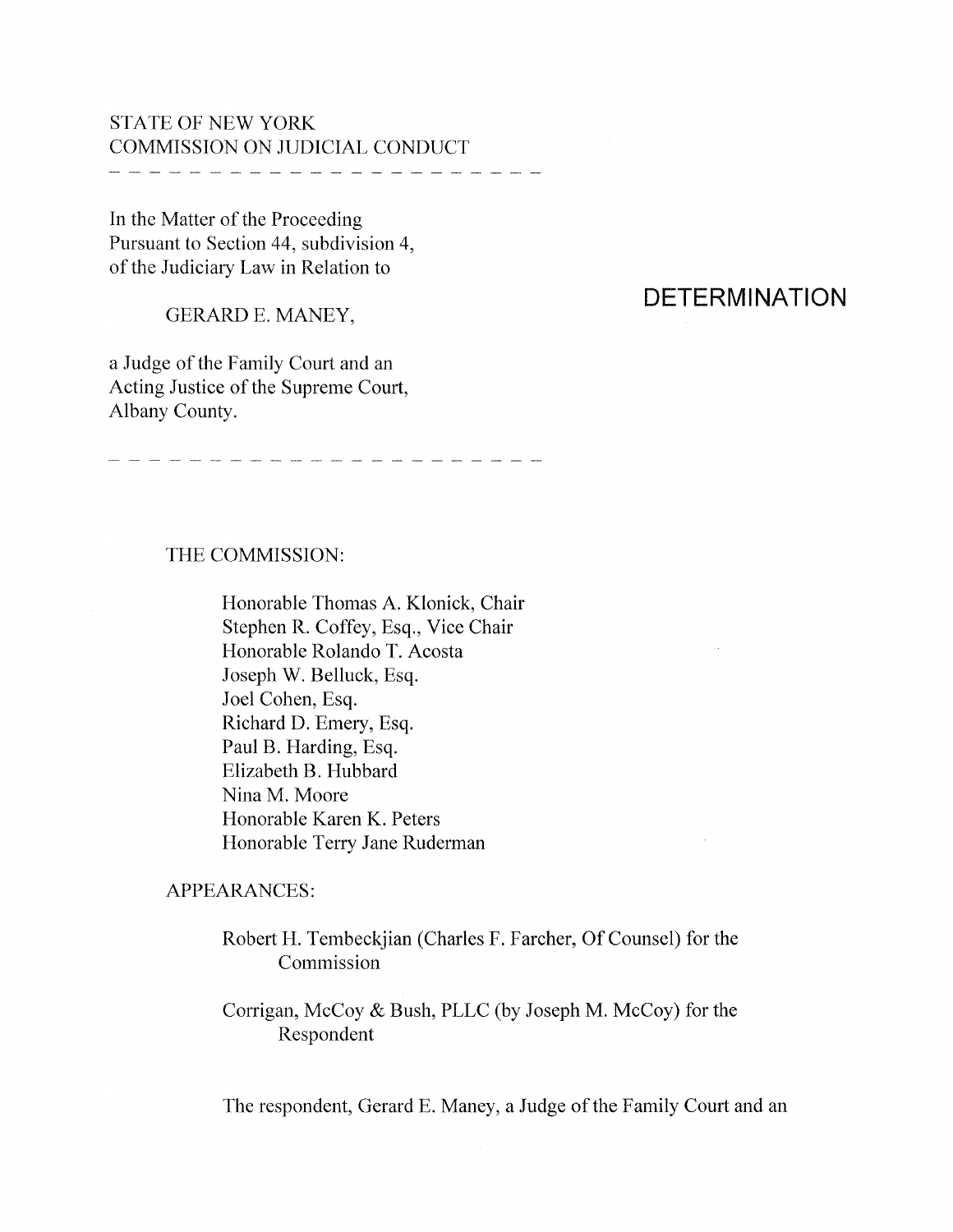Acting Justice of the Supreme Court, Albany County, was served with a Formal Written Complaint dated October 29, 2009, containing two charges. The Formal Written Complaint alleged that in June 2009 respondent operated a vehicle while under the influence of alcohol, resulting in his conviction for Driving While Ability Impaired, and that he asserted his judicial office in connection with his arrest. Respondent filed a verified answer dated December 7, 2009.

By Order dated March 2, 2010, the Commission designated H. Wayne Judge, Esq., as referee to hear and report proposed findings of fact and conclusions of law. A hearing was held on August 5,2010, in Albany. The referee filed a report dated September 15,2010.

The parties submitted briefs with respect to the referee's report and the issue of sanctions. Both parties recommended the sanction of censure. On November 4, 2010, the Commission heard oral argument and thereafter considered the record of the proceeding and made the following findings of fact.

1. Respondent has been a Judge of the Family Court and an Acting Justice of the Supreme Court, Albany County, since 1991. He has served as the Supervising Judge of the Family Courts for the Third Judicial District since 2002 and has presided over Family Treatment Court since 2002 and Juvenile Drug Court since 2006.

As to Charges I and II of the Formal Written Complaint:

2. On June 18, 2009, after consuming alcoholic beverages at a private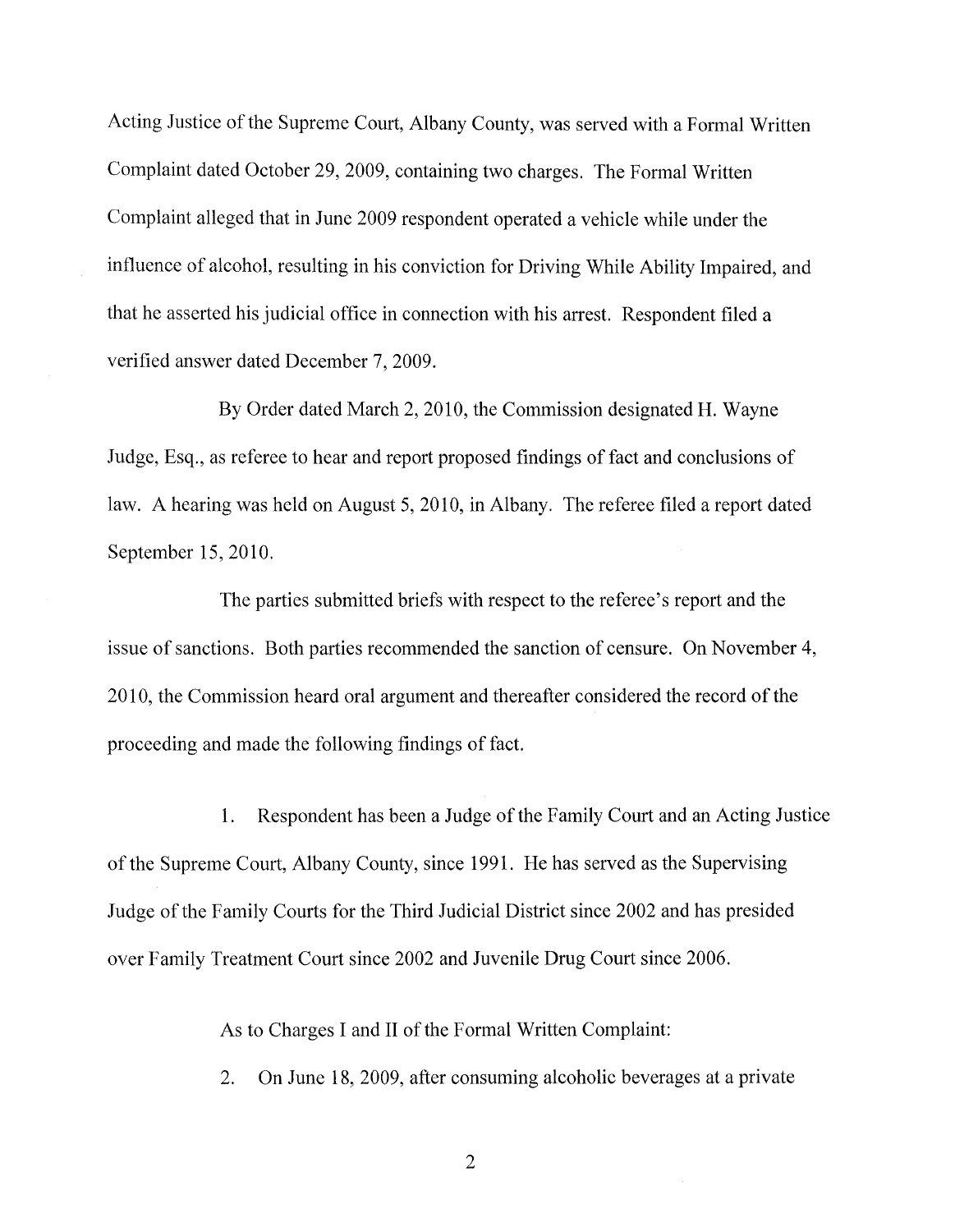club in Albany County, respondent drove his car while under the influence of alcohol. Respondent's car bears a license plate containing the initials "FCJ," which signifies Family Court Judge.

3. At approximately 8:30 PM, respondent's vehicle approached the Green Island Bridge, where local police were operating a sobriety checkpoint. Respondent made an illegal U-turn in an attempt to avoid the checkpoint.

4. Green Island Police Officer Stacy Vogel pursued respondent in a marked police vehicle, with its lights and siren turned on, for approximately half a mile before respondent pulled over his vehicle and came to a stop.

S. Officer Vogel approached respondent's vehicle and asked for his driver's license and registration. Respondent provided those documents and identified himself as a Family Court judge. Officer Vogel did not know that the license plate on respondent's vehicle signified that it was registered to a judge; nor did she recognize respondent or know him to be a judge.

6. Officer Vogel detected the odor of alcohol and asked respondent to step out of his vehicle. Officer Vogel administered two field sobriety tests to respondent, which he failed.

7. Officer Vogel asked respondent to take a sobriety test on an alcohol pre-screening device (PSD). Respondent refused to take the PSD test.

8. When Officer Vogel stepped away from respondent's vehicle to call for a back-up, respondent used mouthwash in an attempt to mask the odor of alcohol on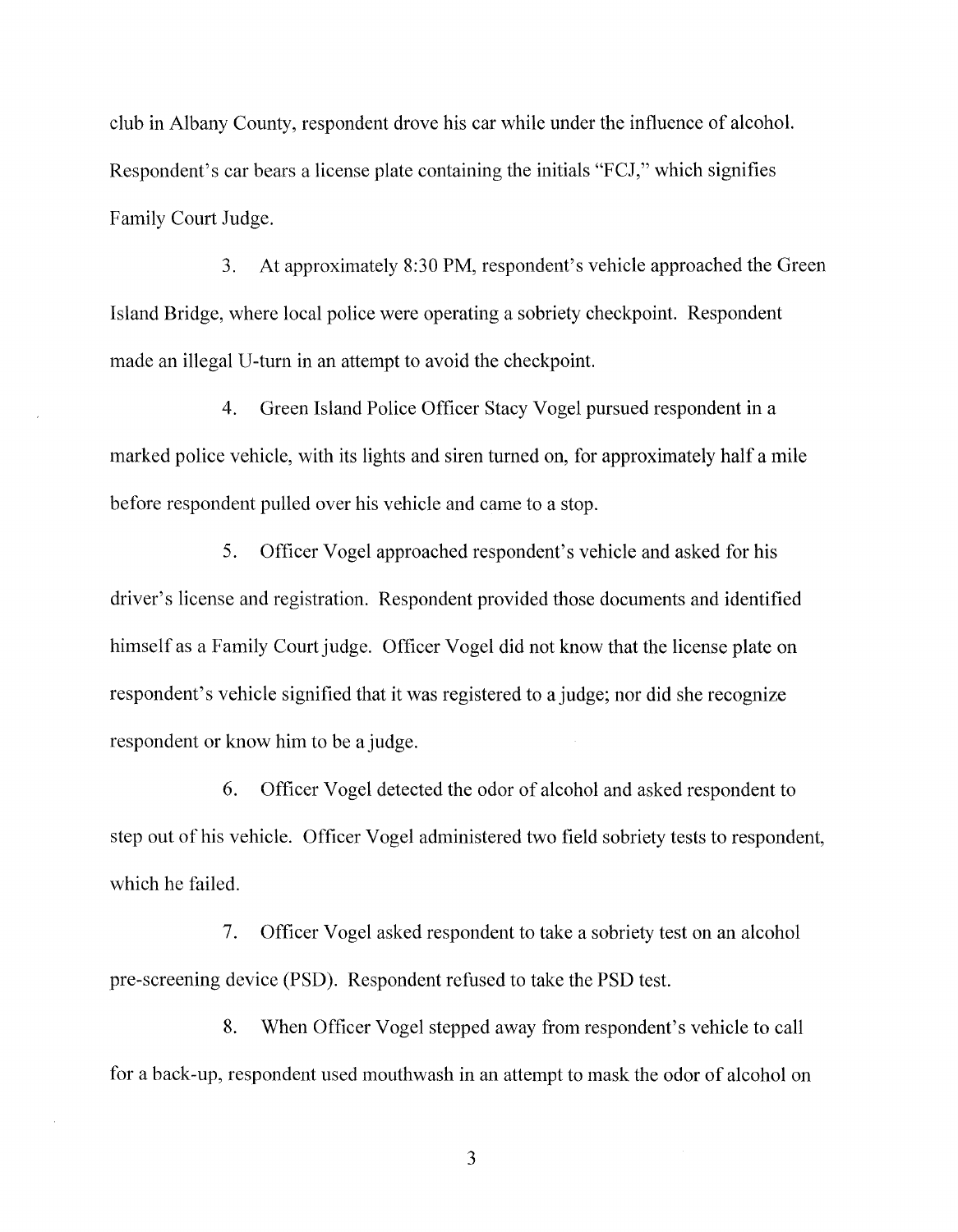his breath.

9. Shortly thereafter, Green Island Police Officer Jeffrey McCutchen arrived on the scene. Officer McCutchen detected the scent of mouthwash. Respondent told Officer Vogel that he had used mouthwash.

10. Respondent asked Officer McCutchen, who knew respondent to be a judge, "if there was anything we could do to resolve the matter" and if the officer could extend him "professional courtesy." Officer McCutchen replied that the matter was "out of [his] hands" because an investigator from the District Attorney's office was on the scene.

11. Officer McCutchen asked respondent to take a sobriety test on the PSD, and respondent complied. His blood alcohol content registered .15% on the device.

12. The threshold for driving while intoxicated is .08%. The elevated reading on the PSD reflected, in part, the alcohol-based mouthwash respondent had used as well as the alcoholic beverages he had consumed.

13. Respondent again asked Officer McCutchen for "professional courtesy."

14. Respondent was arrested at 9:02 PM, handcuffed and transported to the Green Island Police station. In the police car, respondent again referred to himself as ajudge.

15. At the station, Officer Vogel advised respondent of his rights and read him a DWI warning. Respondent refused to sign an acknowledgment that he had been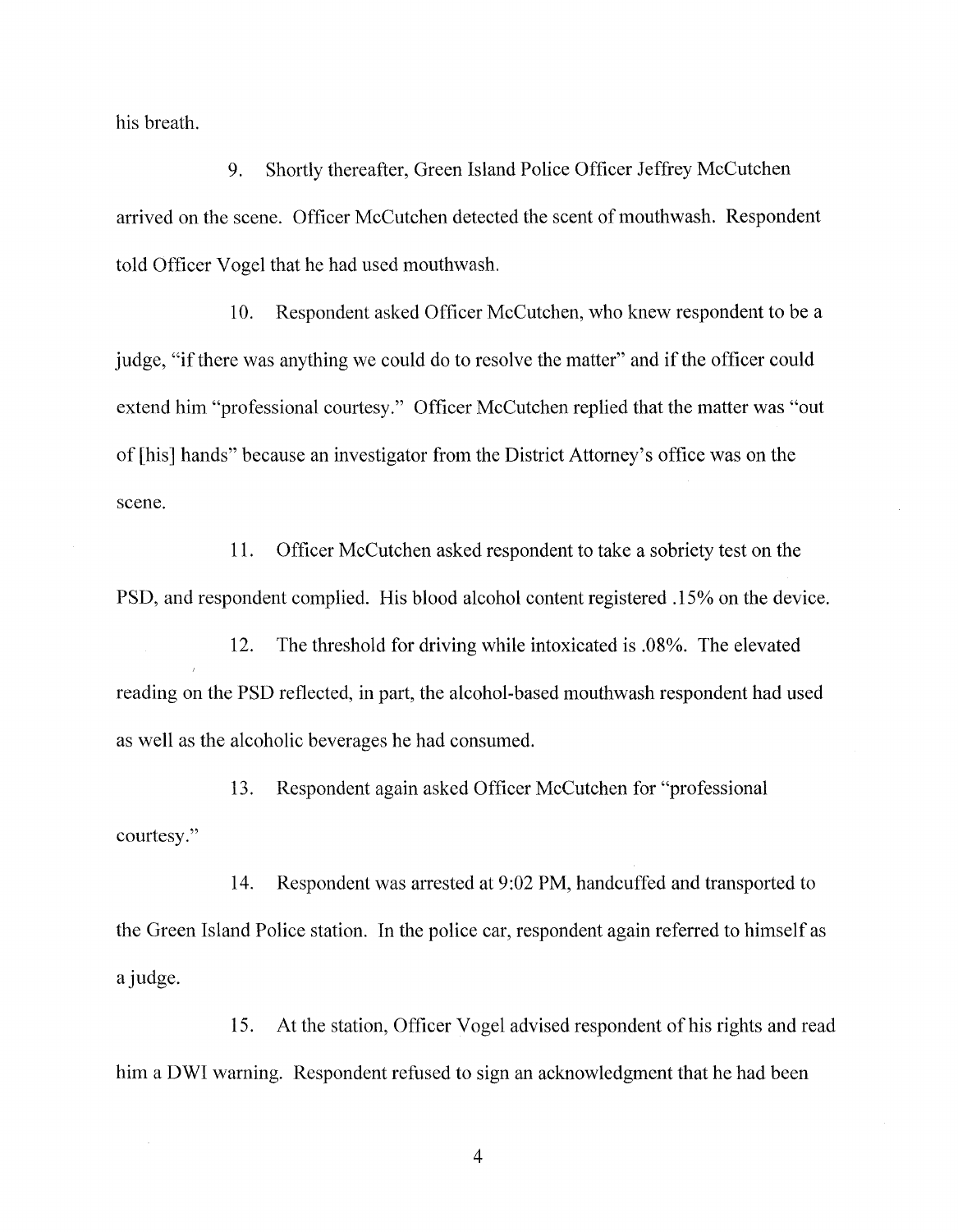given the DWI warning.

16. Over the next hour, Officer Vogel repeatedly asked respondent to take a breathalyzer test, and he declined to do so. During that time, respondent searched extensively through a telephone book and made approximately eight telephone calls. He also repeatedly asked for "courtesy" and "consideration," requested that his arrest not be publicized and made numerous references to his judicial status, including that he had been a judge for 18 years, presides over drug court and puts people in jail, and was running for Supreme Court.

17. Respondent made several telephone calls in an attempt to reach an attorney. He also attempted to reach Albany County District Attorney David Soares, who respondent knew would be the prosecuting authority for the charges against him. Respondent told the officers that he was calling Mr. Soares for the purpose of trying to minimize publicity of his arrest. Respondent did not speak to Mr. Soares that night or thereafter about his arrest.

18. As a result ofrespondent's conduct as described in paragraphs 16 and 17, the administration of the breathalyzer test was delayed for approximately an hour.

19. At approximately 10:00 PM, after speaking to an attorney, respondent took a breathalyzer test. The test showed a blood alcohol content of .07%.

20. Respondent was charged with Driving While Intoxicated ("DWI"), a violation of Section 1192(3) of the Vehicle and Traffic Law; Driving While Ability Impaired ("DWAI"), a violation of Section 1192(1) of the Vehicle and Traffic Law;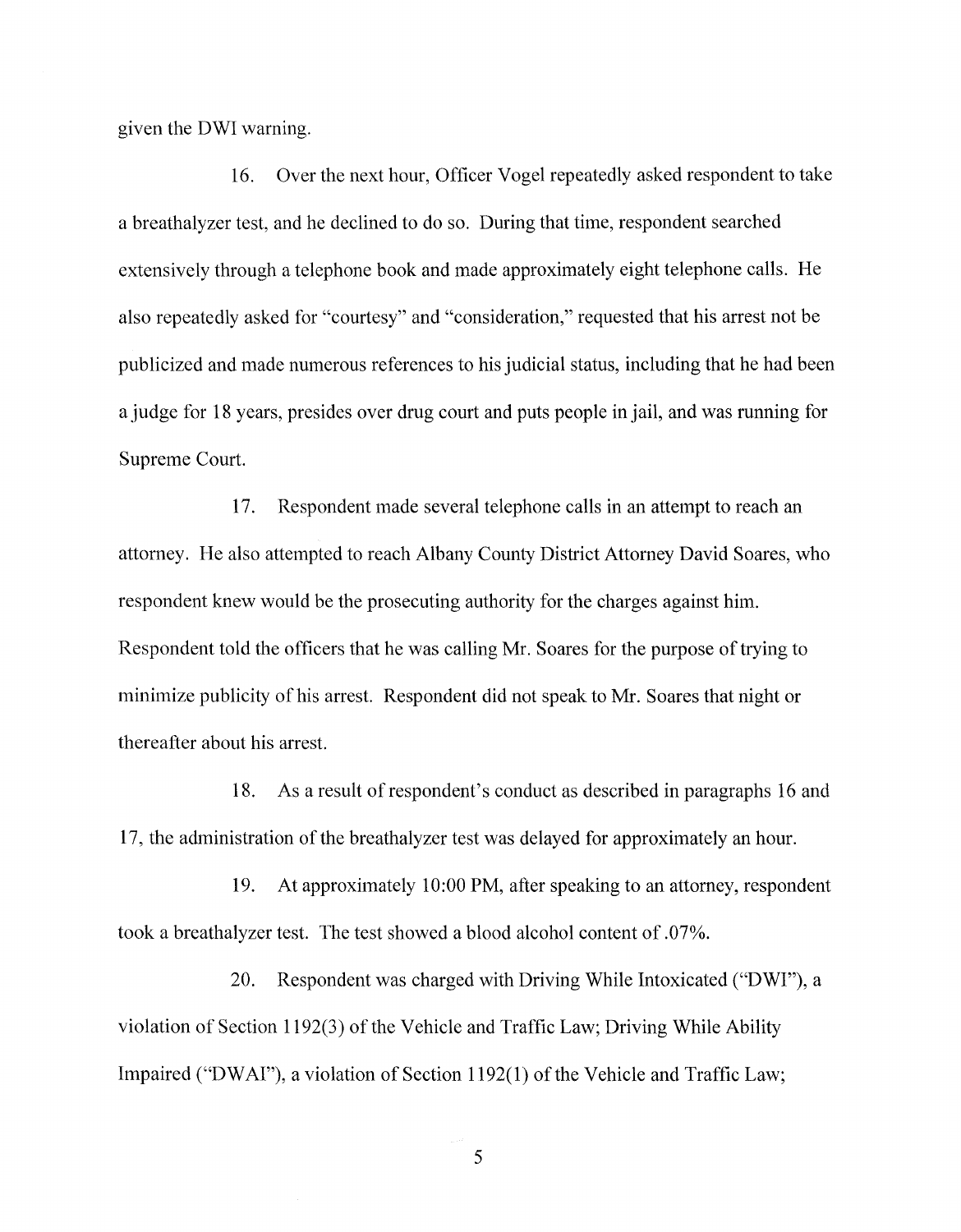Failure to Yield Right of Way to an Emergency Vehicle, a violation of Section l144(a) of the Vehicle and Traffic Law; and Illegal U-Turn, a violation of Section  $1160(e)$  of the Vehicle and Traffic Law.

21. On August 4, 2009, respondent pled guilty in the Green Island Town Court to DWAI in full satisfaction of all charges. He was sentenced to a \$300 fine, a \$260 surcharge, a 90-day license suspension and attendance at a Victim Impact Panel and a Drinking Drivers Program.

Upon the foregoing findings of fact, the Commission concludes as a matter of law that respondent violated Sections 100.1, 100.2(A), 100.2(C), 100.4(A)(2) and  $100.4(A)(3)$  of the Rules Governing Judicial Conduct ("Rules") and should be disciplined for cause, pursuant to Article 6, Section 22, subdivision a, of the New York State Constitution and Section 44, subdivision 1, of the Judiciary Law. Charges I and II of the Formal Written Complaint are sustained insofar as they are consistent with the above findings and conclusions, and respondent's misconduct is established.

Respondent violated his ethical obligation to respect and comply with the law and endangered public safety by operating a motor vehicle while under the influence of alcohol, resulting in his conviction for Driving While Ability Impaired. *See, Matter of Martineck,* 2011 Annual Report  $\therefore$  *Matter of Pajak,* 2005 Annual Report 195 (Comm on Judicial Conduct). By engaging in such conduct, respondent undermined his effectiveness as a judge and brought the judiciary as a whole into disrepute. Moreover, as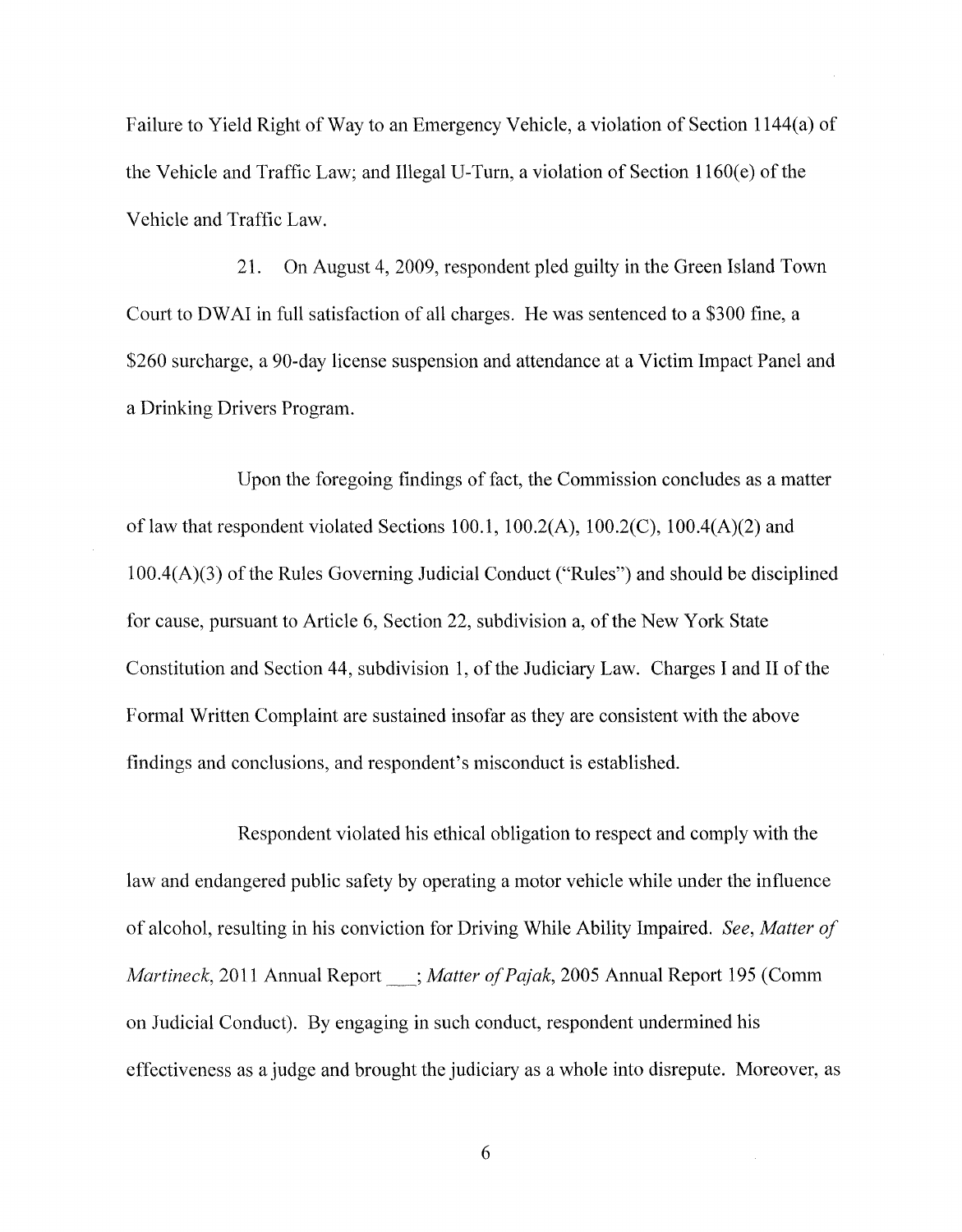shown by this record, respondent's misconduct is exacerbated significantly by numerous aggravating circumstances, including his repeated references to his judicial status during his arrest, his requests to the arresting officers for "professional courtesy" and "consideration," and his calculated attempts to avoid the full consequences of his wrongdoing.

In determining an appropriate disposition for alcohol-related driving offenses, the Commission in prior cases has considered mitigating and/or aggravating circumstances, including the level of intoxication, whether the judge's conduct caused an accident or injury, whether the conduct was an isolated instance or part of a pattern, the conduct of the judge during arrest, and the need and willingness of the judge to seek treatment. *See, Matter of Martineck, supra* (DWI conviction, based on a blood alcohol content of .18%, after the judge drove erratically and hit a mile marker post [censure]); *Matter of Burke,* 2010 Annual Report 110 (DWAI conviction after causing a minor accident [censure, in part for additional misconduct]); *Matter of Mills*, 2006 Annual Report 218 (though acquitted of DWI, judge admitted operating a motor vehicle after consuming alcoholic beverages, "vehemently" protested her arrest and made offensive statements to the arresting officers [censure]); *Matter of Pajak, supra* (DWI conviction after a property damage accident [admonition]); *Matter of Stelling*, 2003 Annual Report 165 (DWI conviction following a previous conviction for DWAI [censure]); *Matter of Burns,* 1999 Annual Report 83 (DWAI conviction [admonition]); *Matter of Henderson,* 1995 Annual Report 118 (DWAI conviction; judge referred to his judicial office during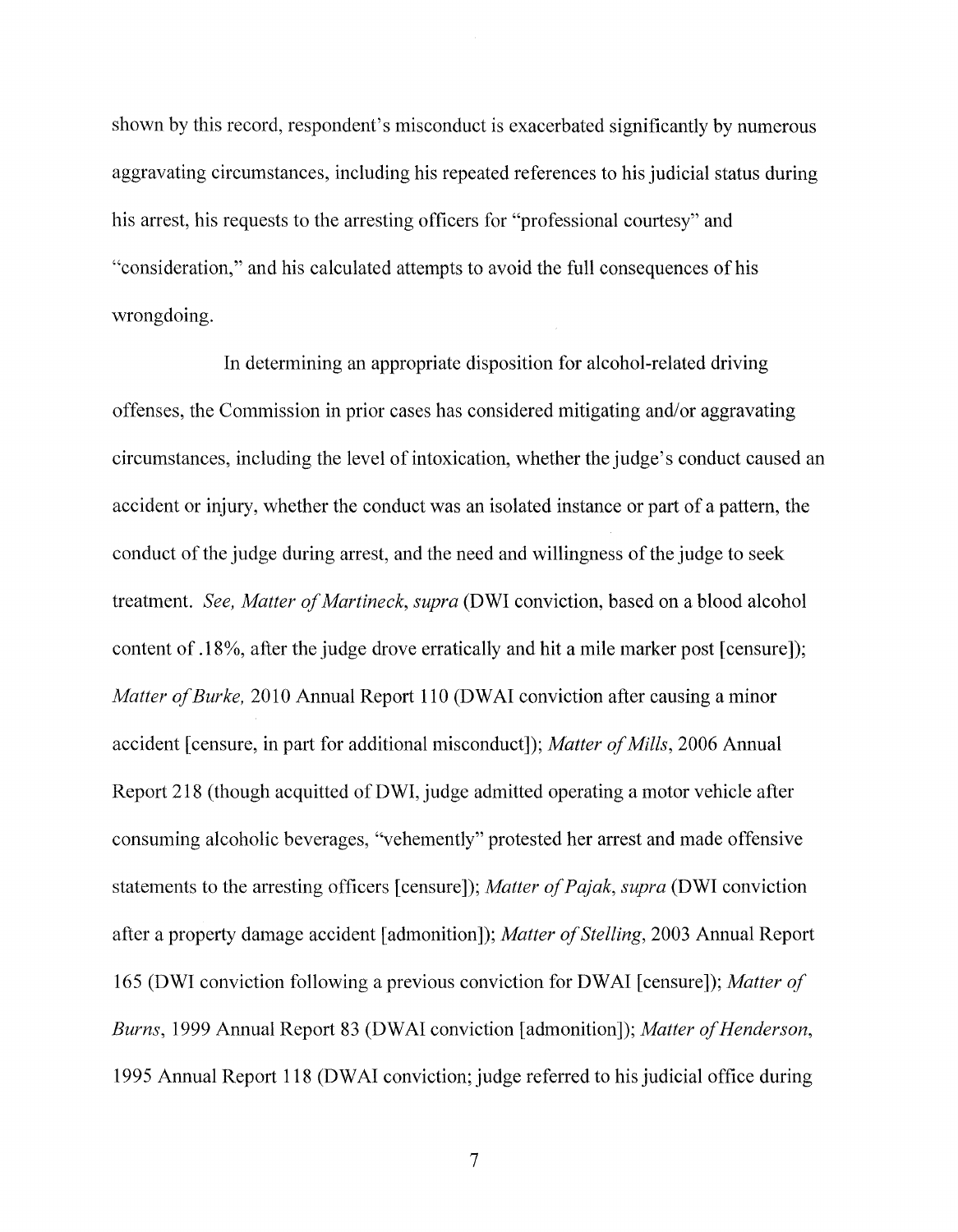the arrest and asked, "Isn't there anything we can do?" [admonition]); *Matter of Siebert*, 1994 Annual Report 103 (DWAI conviction after causing a three-car accident [admonition]); *Matter of Innes*, 1985 Annual Report 152 (DWAI conviction; judge's car struck a patrol car while backing up [admonition]); *Matter of Barr*, 1981 Annual Report 139 (two alcohol-related convictions; judge asserted his judicial office and was abusive and uncooperative during his arrests, but had made "a sincere effort to rehabilitate himself" [censure]); *Matter of Quinn*, 54 NY2d 386, 395 (1981) (two alcohol-related convictions and other non-charged incidents; judge was uncooperative and abusive to officers during his arrest and repeatedly referred to his judicial position [removal reduced to censure despite the judge's "manifest unfitness for judicial office," in view of the judge's retirement]). In the wake of increased recognition of the dangers of Driving While Intoxicated and the toll it exacts on society, alcohol-related driving offenses must be regarded with particular severity.

This case presents a series of aggravating factors that are especially disturbing. Respondent made an illegal U-turn to avoid a sobriety checkpoint, indicating that he recognized that he was impaired by alcohol. Pursued by police, he drove for a half a mile before stopping his vehicle. After a police officer smelled alcohol on his breath, respondent quickly rinsed his mouth with mouthwash to mask the odor (an action which also skewed the results of an alcohol pre-screening test). He initially refused to take a pre-screening sobriety test, though he complied with the request when a second officer arrived on the scene. At the police station, he delayed taking a breathalyzer test for an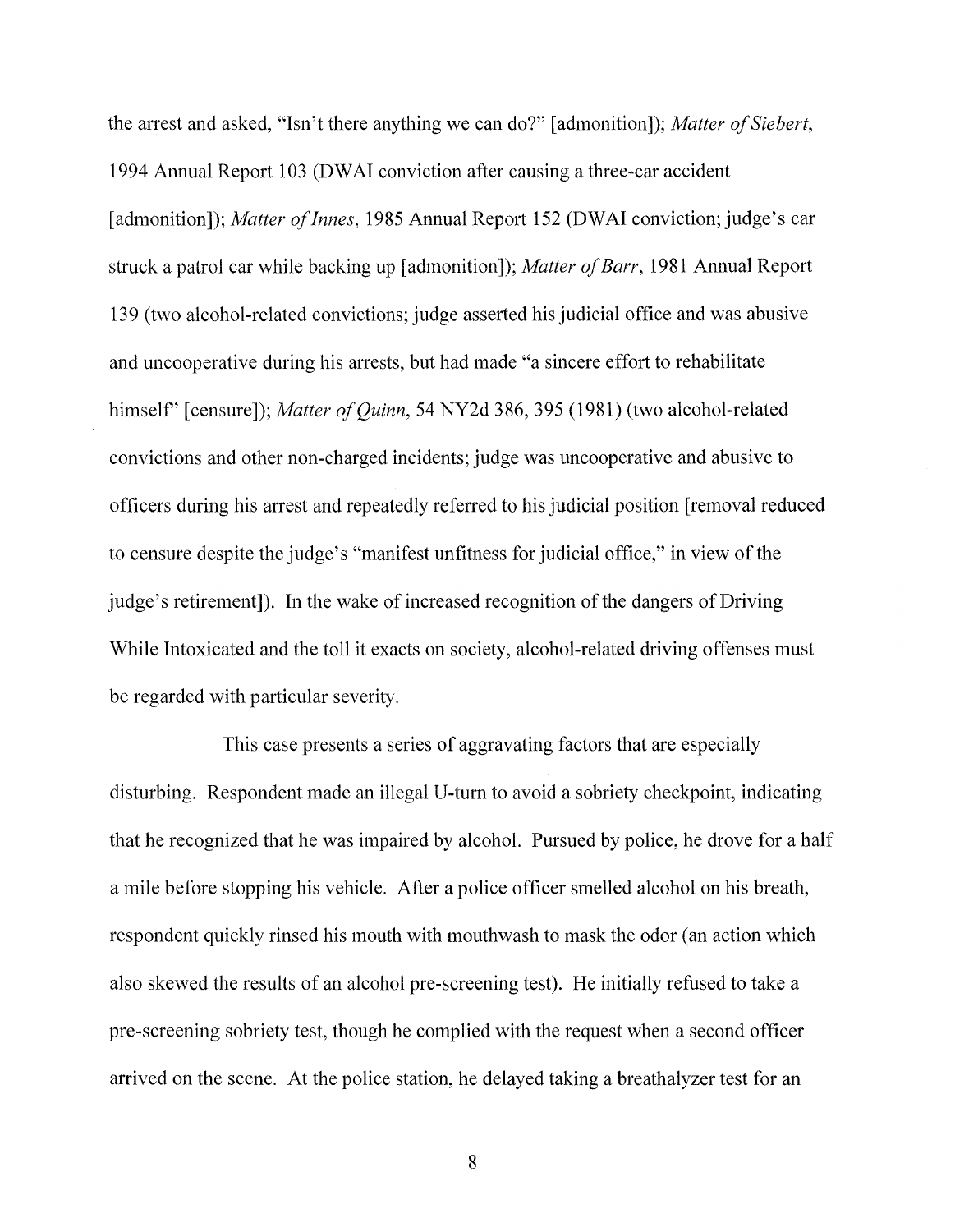hour while leafing through a telephone book, making numerous phone calls, and rebuffing repeated requests that he take the test promptly; as the referee found, it was clear that respondent's behavior was calculated to delay administration of the test. He attempted to contact the District Attorney, who would be prosecuting the charges against him, in an apparent effort to minimize publicity of his arrest. Most troubling of all, both before and after his arrest, he repeatedly invoked his judicial office while making requests for what he called "professional courtesy" and "consideration." Although he never asked specifically that no charges be filed or that the charges be dropped or reduced, those requests, coupled with his gratuitous references to his judicial office, left no doubt that he was asking for favorable treatment simply because of his judicial status.<sup>1</sup>

Public confidence in the fair and proper administration of justice requires that judges, who are sworn to uphold the law, neither request nor receive special treatment when the laws are applied to them personally. It was unnecessary and improper for respondent to identify himself as a judge at the scene of his arrest and refer to his judicial office repeatedly thereafter, while asking for "courtesy" and "consideration." Such conduct is contrary to well-established ethical standards prohibiting a judge from using the prestige of judicial office to advance private interests (Rules,  $\S100.2\text{[C]}$ ) and is inappropriate even in the absence of an explicit request for special consideration.

 $<sup>1</sup>$  Most of the factual allegations of the Formal Written Complaint were undisputed. Respondent</sup> did not testify at the hearing, permitting a negative inference to be drawn as to certain facts, such as the amount of alcohol he consumed and his intent in asking for "courtesy" and "consideration" *(see, Matter of Reedy, 64 NY2d 299, 302 [1985]).*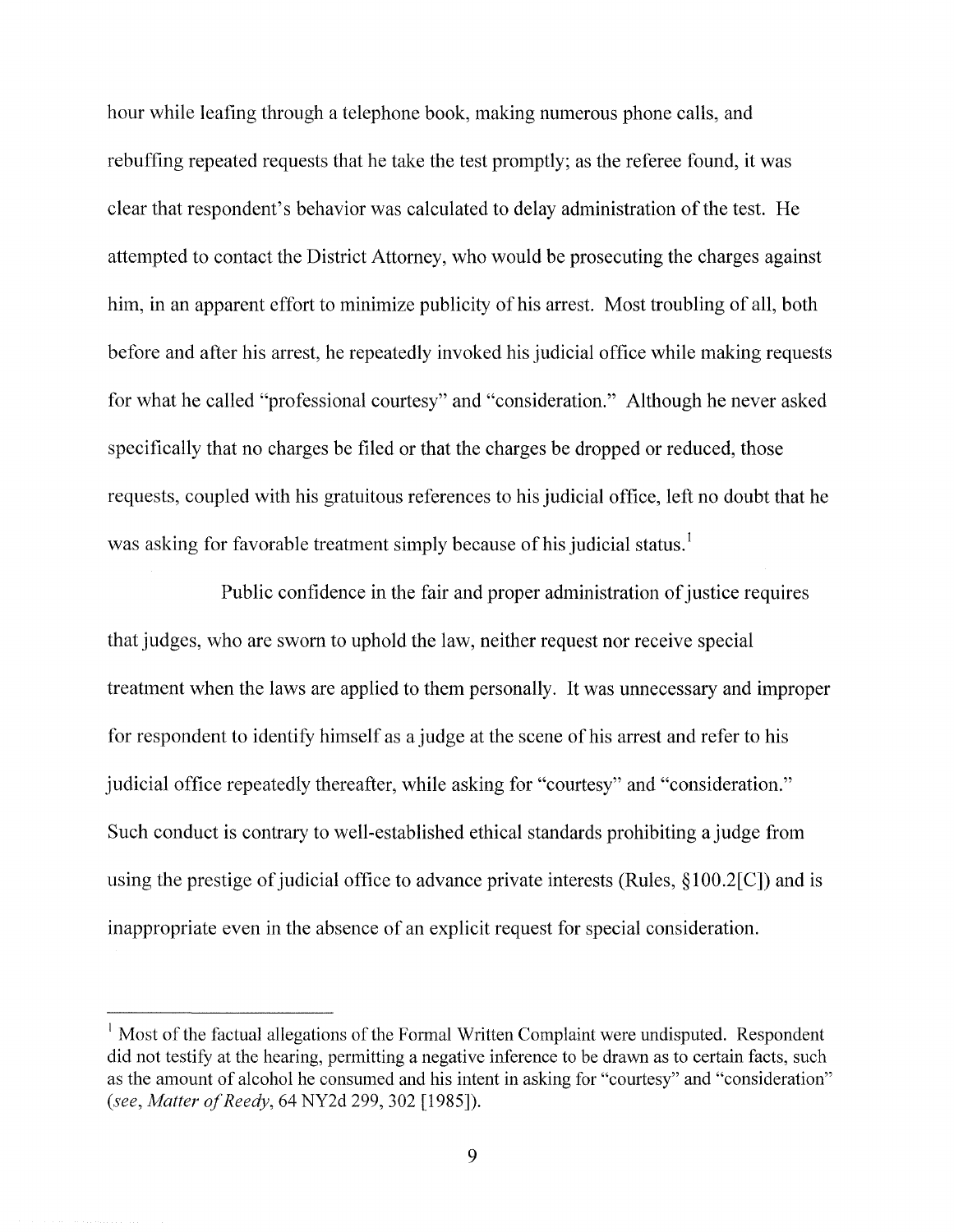*See, Matter afEdwards,* 67 NY2d 153,155 (1986).

In considering an appropriate sanction, we must weigh these factors against this isolated episode of misbehavior, respondent's 19 years as a judge, his acknowledgment of misconduct and his recognition that a severe sanction is appropriate.

Were the sanction of suspension from judicial office without pay available to us, we would impose it in this case to reflect the seriousness of respondent's misconduct in view of the aggravating factors described herein.<sup>2</sup> Absent that alternative, we have concluded that respondent should be censured. Such a result not only underscores the seriousness of such misconduct, but also serves as a reminder to respondent and to the public that judges at all times are held to the highest standards of conduct, even off the bench (Rules,  $\S 100.2[A]$ ).

By reason of the foregoing, the Commission determines that the appropriate disposition is censure.

Judge Klonick, Mr. Coffey, Judge Acosta, Mr. Cohen, Mr. Harding, Ms. Moore, Judge Peters and Judge Ruderman concur.

Mr. Belluck, Mr. Emery and Ms. Hubbard dissent as to the sanction and vote that respondent be removed from office. Mr. Belluck files a dissenting opinion, in which Mr. Emery joins.

 $2 \text{ In our } 2010$  annual report, as we have done previously, we have urged the Legislature to consider a constitutional amendment providing suspension from office without pay as an alternative sanction available to the Commission.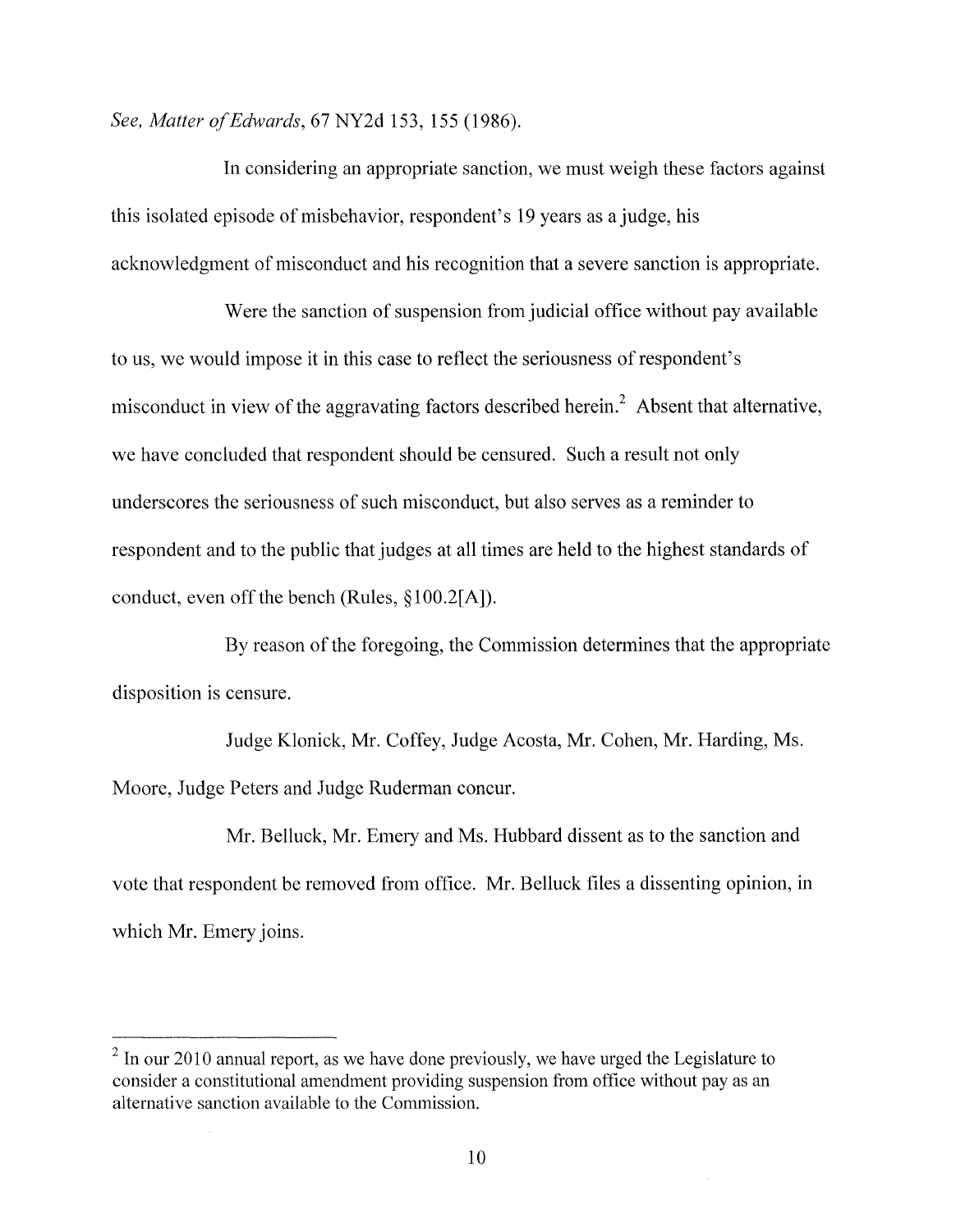Mr. Cohen files a concurring opinion, in which Mr. Coffey and Mr. Harding

join.

## **CERTIFICATION**

It is certified that the foregoing is the determination of the State

Commission on Judicial Conduct.

 $\bar{z}$ 

Dated: December 20, 2010

fan M Savany

Jean M. Savanyu, Esq. Clerk of the Commission New York State Commission on Judicial Conduct

 $\hat{\boldsymbol{\beta}}$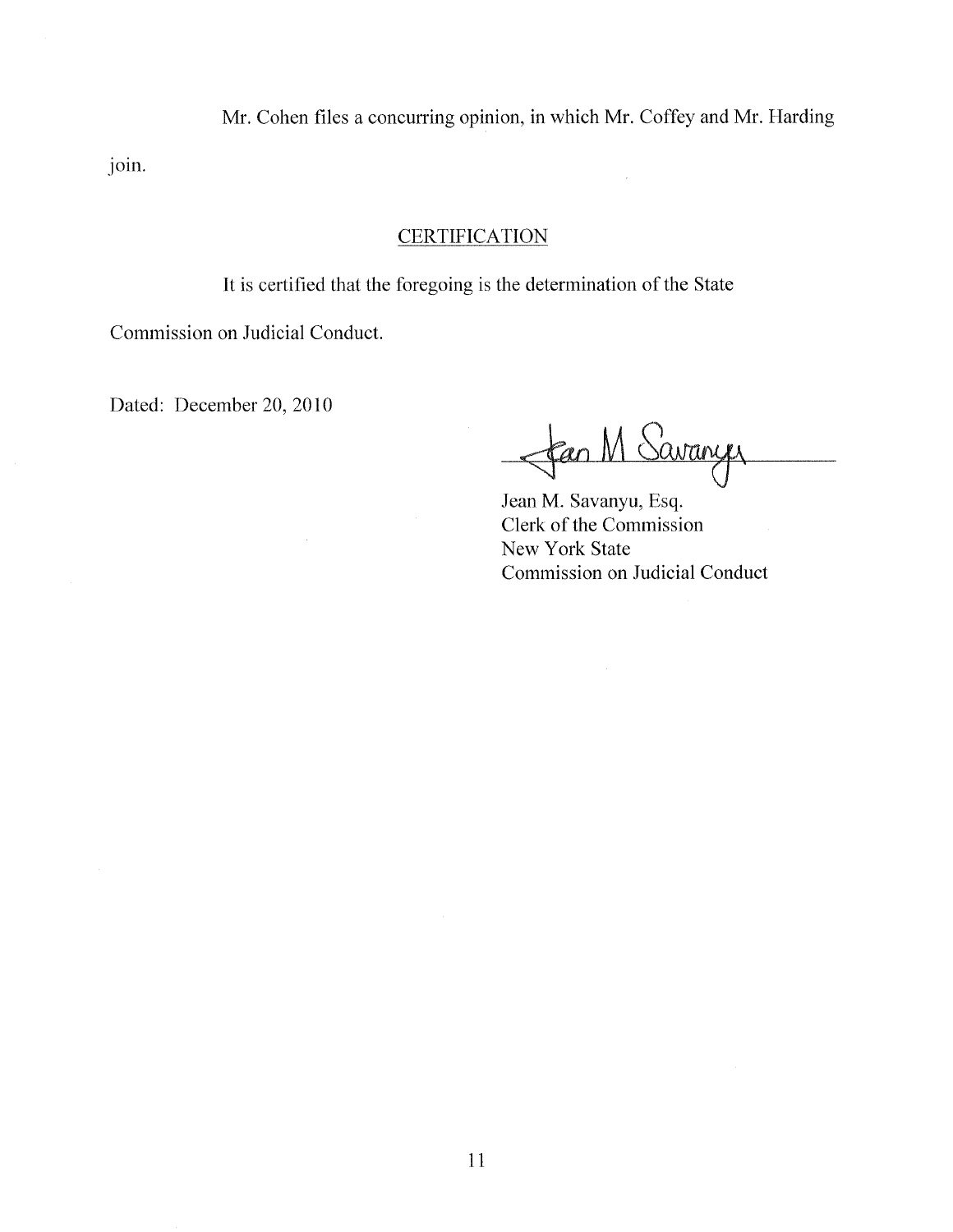### STATE OF NEW YORK COMMISSION ON JUDICIAL CONDUCT

.<br>In the most new way was the top and the seat the theory and the theory they was the same was the same was the

In the Matter of the Proceeding Pursuant to Section 44, subdivision 4, of the Judiciary Law in Relation to

GERARD E. MANEY,

a Judge of the Family Court and an Acting Justice of the Supreme Court, Albany County.

CONCURRING OPINION BY MR. COHEN, IN WHICH MR. COFFEY AND MR. HARDING JOIN

While I agree with the majority that Judge Maney's conduct is clearly worthy of the Commission's proposed sanction of censure  $-\text{in}$  many respects more for his post-arrest conduct than for the impaired driving that led to  $it - I$  write separately to address briefly a point raised by staff and addressed in a footnote in the determination. Specifically, staff argued that a "negative inference" should be drawn against the judge because he did not testify or offer testimony in his own defense.

Although it is accurate that, at the August 5, 2010 hearing in this matter, there was no defense testimony or evidence, except as offered through cross-examining staff witnesses, it is also true that Judge Maney *did* testify when asked by staffto give an investigative deposition. Ten pages of his investigative admissions were used by staff at the hearing to prove its case in chief, suggesting that he testified fully and with candor. In short, he *cooperated* with staff- even if he chose not to testify at the hearing or to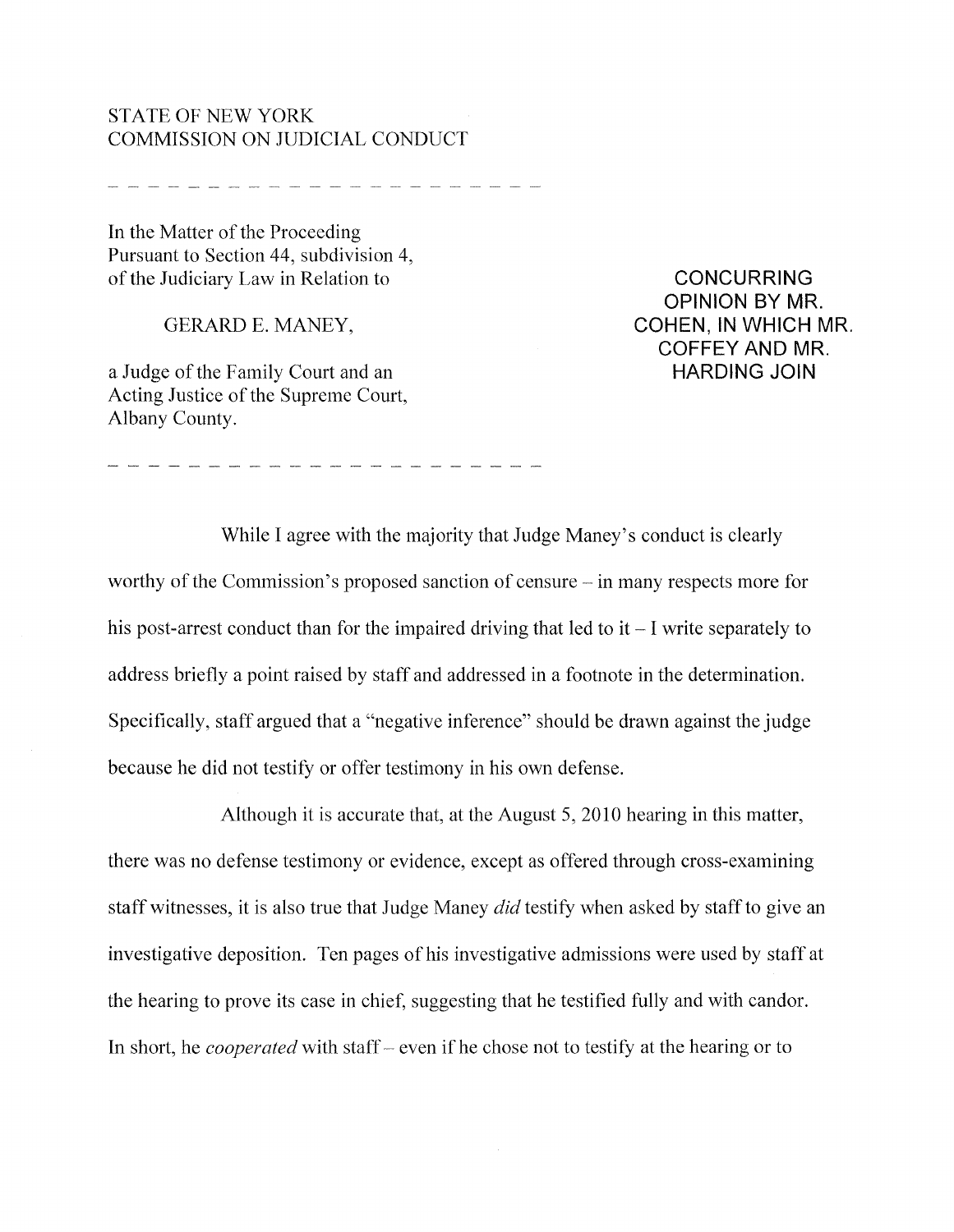offer in evidence any portions of his investigative testimony to put the admissions in context.

We are informed by staff during oral argument that it is relatively uncommon for a respondent not to testify at a hearing about his or her conduct. One might easily draw the "inference" that such testimony would only further worsen the situation for a respondent in an incriminating way, as is likely the case here.<sup>1</sup> Nonetheless, a decision not to testify can also be viewed as an indication of remorse by the respondent, or a tacit acceptance of responsibility for his or her wrongdoing. Indeed, for example, at sentencing in criminal cases, trial judges sometimes comment favorably on the manner in which a defense has restrained itselfso as not to further exacerbate the wrongdoing. Of course, a judge might also decline to testify if staff had not met its burden of proof.

Although the Court of Appeals has approved the Commission's use of an inference drawn from a judge's failure to testify *(see Matter of Reedy, 64 NY2d 299, 302)* [1985]), one should not be too hasty to assume that a respondent's demand for a hearing coupled with his or her decision to not testify is a negative factor in every case. It is certainly true that in this case one can look at the written word of the testimony before the referee given by staff's witnesses and the tape containing respondent's post-arrest conduct, including his own incriminating words *in haec verba,* and draw adverse inferences from that evidence. However, the "inference" to be drawn from ajudge's

<sup>&</sup>lt;sup>1</sup> Although staff cites no authority for it and we find none, it is noteworthy that staff does not ask the Commission to employ the negative inference in deciding the punishment, only in deciding guilt - and, of course, respondent agrees.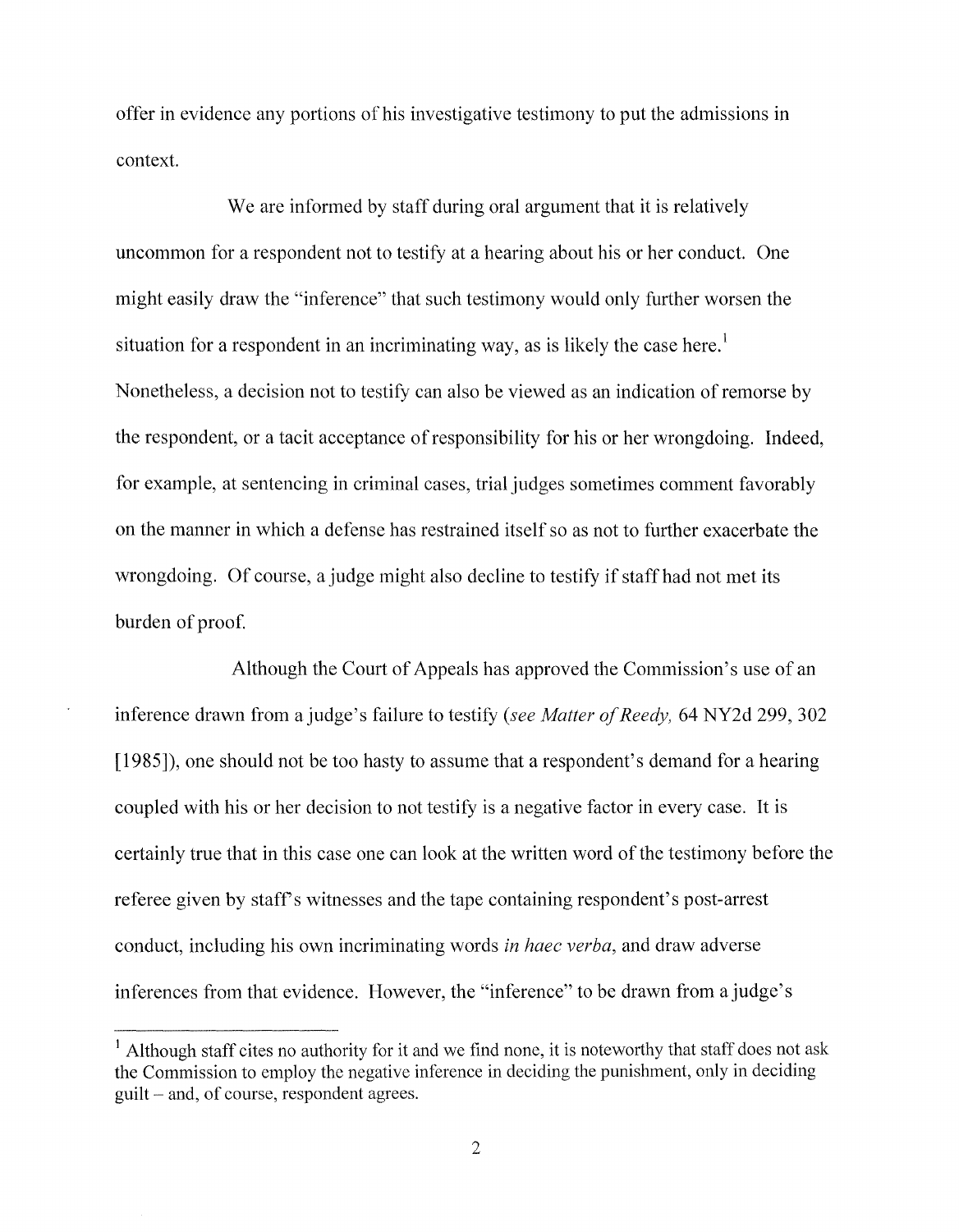decision not to testify is of a far different variety, and should be viewed far less reflexively against a respondent – including this one. I note that the referee, in sustaining the charge, expressly declined to use the negative inference in view of the judge's candor in his pleadings and investigative testimony (Rep. 7). In light of the evidence presented in this case, the Commission did not need to resort to use of this inference in determining guilt.

Dated: December 20, 2010

Joel Cohen, Esq., Member New York State Commission on Judicial Conduct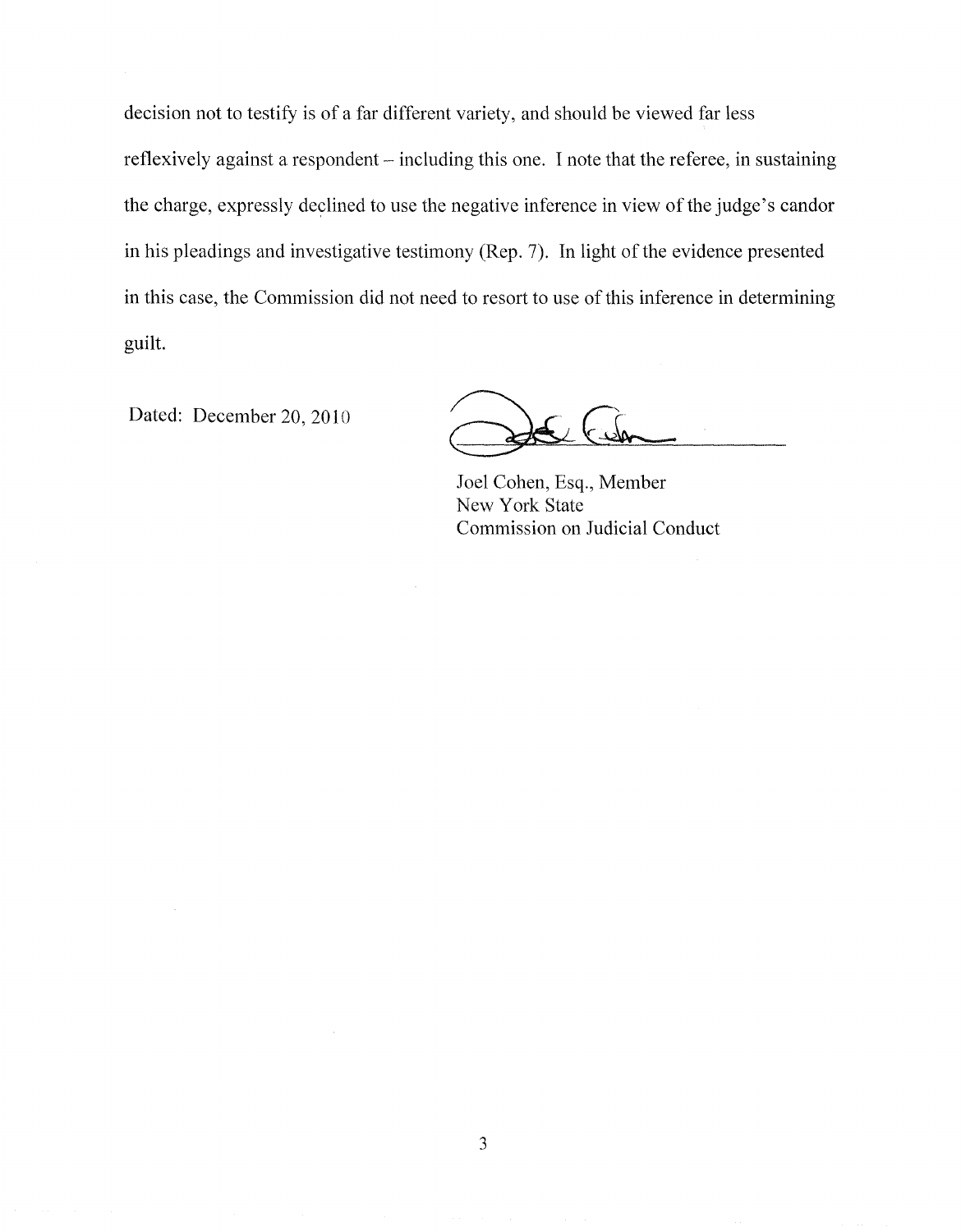## STATE OF NEW YORK COMMISSION ON JUDICIAL CONDUCT

In the Matter of the Proceeding Pursuant to Section 44, subdivision 4, of the Judiciary Law in Relation to

GERARD E. MANEY,

a Judge of the Family Court and an Acting Justice of the Supreme Court, Albany County.

DISSENTING OPINION BY MR. BELLUCK, IN WHICH MR. EMERY JOINS

I respectfully dissent as to the sanction in this case because I believe the established facts of Judge Maney's behavior – a drunk driving conviction exacerbated by blatant, repeated attempts to evade responsibility for his unlawful conduct, to obstruct the administration of justice and to obtain favorable treatment because of his judicial status constitute egregious misconduct for which censure is too lenient. I believe this record of misbehavior establishes that the respondent is not fit to continue to serve as a judge and should be removed from office.

The record before us reveals the following facts. After consuming alcoholic beverages, the judge drove his vehicle and, spotting a sobriety checkpoint, he attempted to evade the roadblock by making an illegal U-turn. He then drove for half a

 $1$  I use this term to include all of the offenses under Vehicle and Traffic Law  $\S$ 1192 pertaining to operating a vehicle while impaired by the consumption of alcohol, including Driving While Ability Impaired ("DWAI"), the charge to which Judge Maney pled guilty (VTL §1192[1]).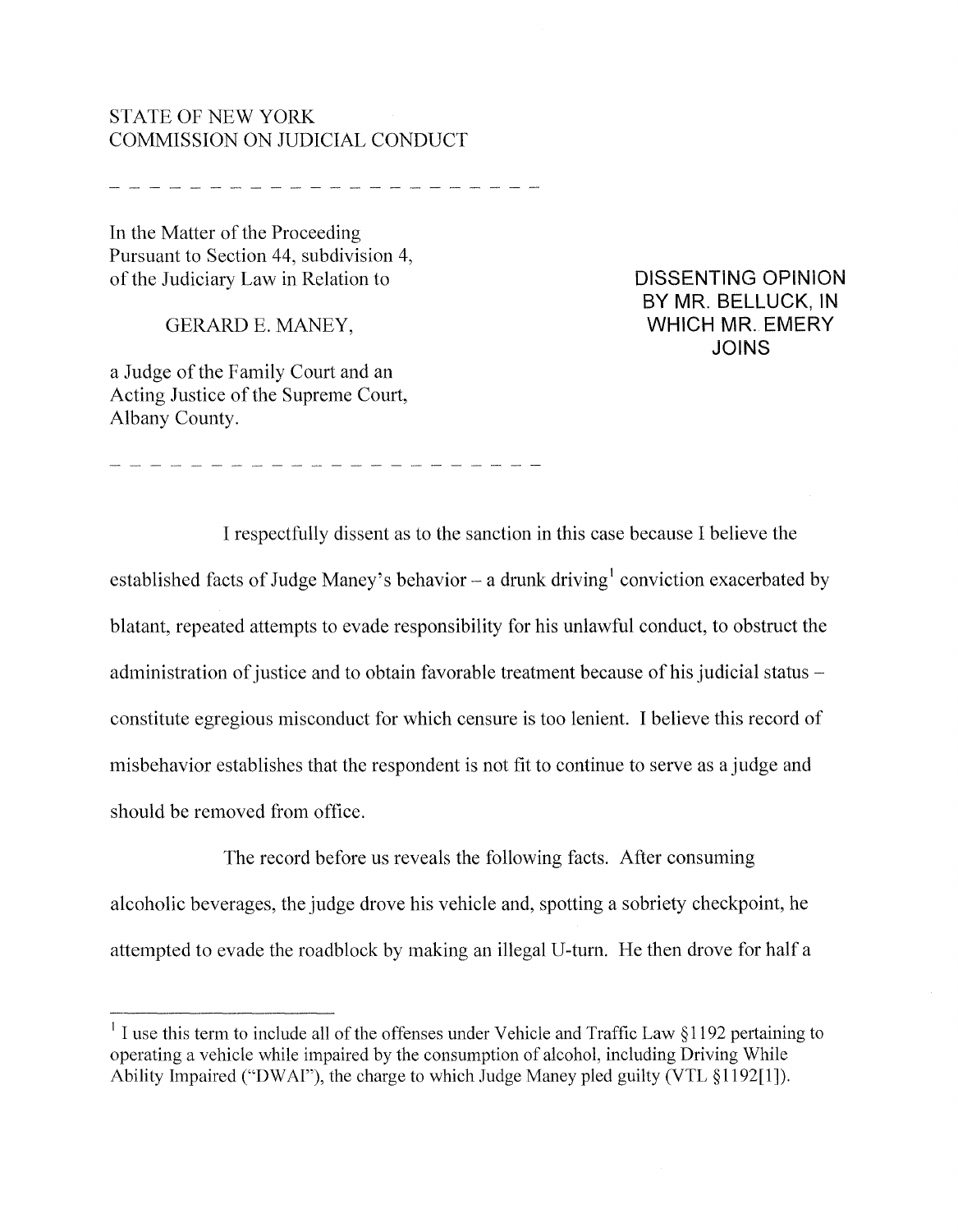mile while pursued by police. That conduct is telling since it indicates that the judge recognized that legally he should not have been driving, and he certainly knew that, by continuing to drive in that condition, he presented a heightened risk of injury to others. This bears repeating: not only was the judge driving drunk, but he attempted to evade the police and continued to drive drunk, endangering the lives of others (motorists, passengers, pedestrians and law enforcement personnel) after recognizing that legally he should not be driving.

This was only one of numerous efforts undertaken by the judge that evening to avoid the legal consequences of his behavior. Over the next few hours, he continued those efforts: by refusing to submit to an alcohol pre-screening device, by rinsing his mouth with mouthwash (which he conveniently happened to have in his car), and, most shockingly, by repeatedly referring to his judicial office, by repeatedly requesting "professional courtesy" and "consideration" from the arresting officers, and by attempting to contact the District Attorney when he was in custody. Each of these separate acts was a calculated effort to evade responsibility for his misconduct and to ensure that the law, which every judge is sworn to uphold, would not be applied to him personally. While each of these aggravating factors, standing alone, would notably compound the underlying misconduct, taken together they constitute a record of irresponsibility that cannot be condoned and irreparably damage his credibility and moral authority as a judge.

It is undisputed that prior to his arrest, the judge requested special consideration, which one of the police officers interpreted as a request not to be charged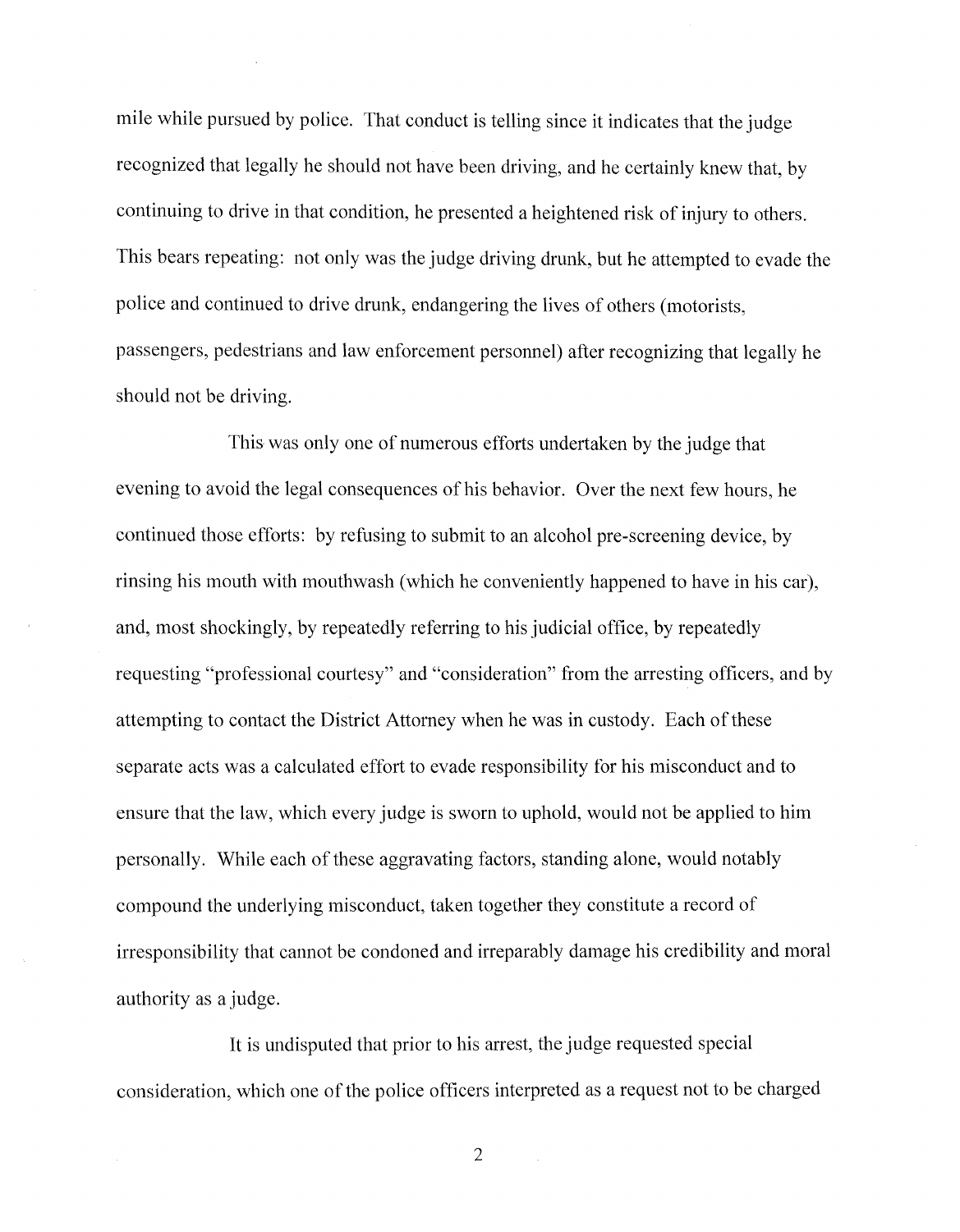with any offense. It is also undisputed that Judge Maney initially refused to take an alcohol pre-screening test, then agreed to the test after rinsing his mouth with mouthwash. The fact that he used the mouthwash after he had already taken  $-$  and failed - the field sobriety tests and had been asked to take a pre-screening alcohol test strongly suggests that his purpose in using the mouthwash was to taint the results of the alcohol test.

At the police station, the judge refused to sign an acknowledgment that he had been given the DWI warning by the police. As a videotape of the booking process at the station shows, the judge repeatedly asked for special consideration and courtesy and referred to his judicial office. Underscoring his judicial status, he told the officers that he was running for Supreme Court and that he was trying to contact the District Attorney. Even as he was being asked at the police station to take the breathalyzer test, he repeatedly asked for "courtesy." There is no other plausible interpretation of the videotape than that the judge was seeking special treatment because of his judicial office and was attempting to delay administration of the test for more than two hours – the time period within which the test would be valid.

In sum, Judge Maney attempted to avoid a police checkpoint, to taint the field alcohol test and to delay the breathalyzer test at the station, and he repeatedly asserted the prestige of his judicial office and asked for special consideration.

The majority agrees that this conduct warrants more than a censure, stating plainly that if the Commission had the option of suspending Judge Maney without pay, they would vote to do so. At present, this Commission has four disciplinary options: a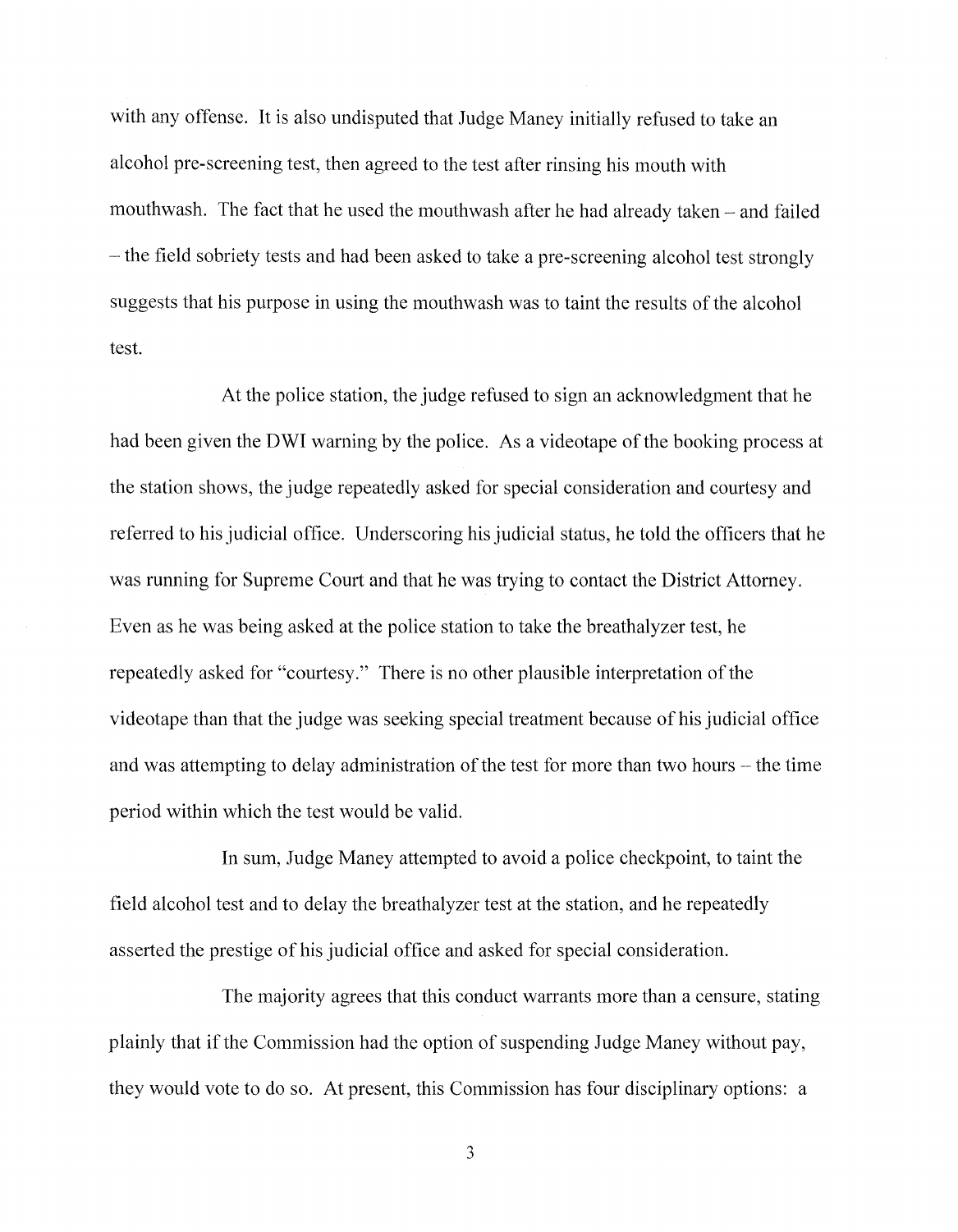private letter of caution, admonition, censure and removal. I fail to understand how conduct that plainly requires a sanction more severe than censure - as the Commission unanimously agrees – results in a censure and not removal simply because we do not have the power to suspend. Since censure is plainly insufficient, the only available discipline is removal.

I am mindful of the cases cited by the majority indicating that no judge in New York has previously been removed for an alcohol-related driving offense.<sup>2</sup> As I have previously stated *(Matter of Burke, 2010 Annual Report 110 [Comm on Judicial* Conduct]), I believe that the past disciplinary decisions for drunk driving have been unduly lenient given the seriousness of such behavior and our increasing awareness of the enormous toll it exacts on society. I need not reiterate the statistics from my dissent in *Burke* as to the terrible consequences of such behavior. And I do agree that an alcoholrelated driving offense should not result in automatic removal- the facts of each case must be considered. But here, the facts more than warrant removal.

Notably, the Court of Appeals has underscored that for many types of misconduct the severity of the sanction imposed "depends upon the presence or absence" of mitigating and aggravating circumstances" *(e.g., Matter ofRater,* 69 NY2d 208, 209 [1987] ["in the absence of any mitigating factors, [such conduct] might very well lead to removal ... On the other hand, if a judge can demonstrate that mitigating circumstances

<sup>&</sup>lt;sup>2</sup> Significantly, however, in reducing the sanction from removal to censure in *Matter of Quinn*, 54 NY2d 386,392 (1981), a case involving a judge with two alcohol-related driving convictions, the Court of Appeals agreed that the petitioner was "unfit to continue as a judge" but reduced the sanction in view of the judge's retirement from the bench.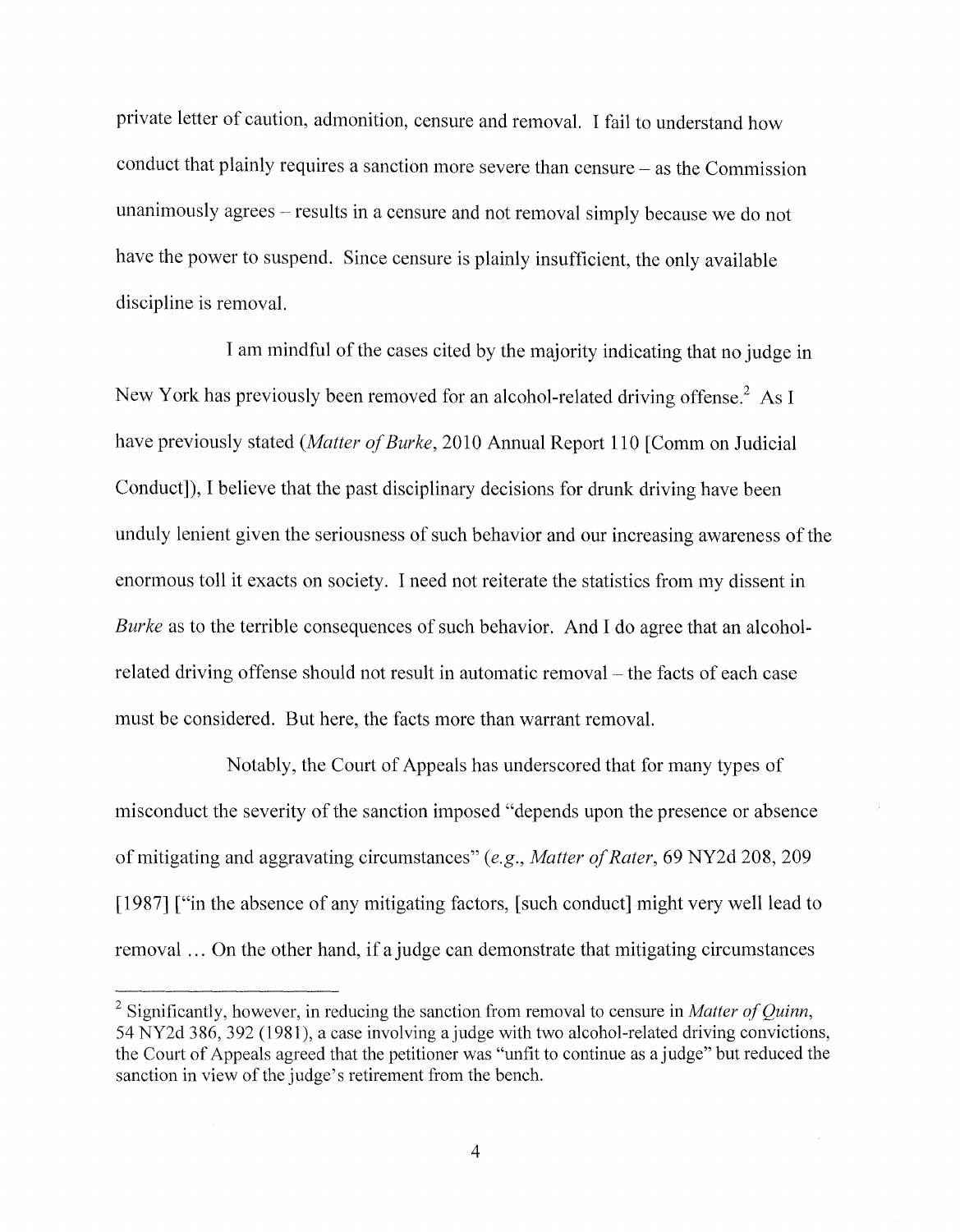accounted for such failings, such a severe sanction may be unwarranted" $]$ ).<sup>3</sup> In censuring Judge Burke, the Commission applied such an analysis, relying on the absence of any significant exacerbating factors and noting in mitigation that the judge was cooperative with the arresting officers and did not assert her judicial office or in any way seek special treatment during her arrest. Applying such an analysis in this case, which presents egregious aggravating circumstances and the absence of any mitigation, there is compelling support for the sanction of removal.

As noted above, Judge Maney repeatedly asserted his judicial office in an effort to receive special treatment and impede the administration of justice. Standing alone, such behavior constitutes significant misconduct. Numerous judges have been disciplined for asserting their judicial prestige with law enforcement officials or other judges to obtain special treatment for themselves, their friends and relatives.<sup>4</sup> One judge was admonished simply for handing a police officer a photo ID, identifying him as a

<sup>&</sup>lt;sup>3</sup> See also, Matter of Kiley, 74 NY2d 364, 370 (1989) ("there likewise are no aggravating factors and thus a sufficient basis for removal is lacking"); *Matter of Edwards*, 67 NY2d 153, 155 (1986) ("as a general rule, intervention in a proceeding in another court should result in removal," but this does not "preclud<sup>[e]</sup> consideration of mitigating factors"); *Matter of Murphy*, 82 NY2d 491, 495 (1993) ("These are aggravating circumstances warranting removal"); *Matter ofDixon,* 47 NY2d 523,525 (1979) ("In so deciding we consider various mitigating factors").

<sup>&</sup>lt;sup>4</sup> E.g., Matter of Pennington, 2004 Annual Report 139 (judge asserted his judicial office in a vulgar tirade towards a park official when stopped and charged with infractions) (censure); *Matter of Williams,* 2003 Annual Report 200 (judge misused his judicial prestige in asking another judge to vacate an order of protection issued against his friend) (censure); Matter of *Stevens*, 1999 Annual Report 153 (judge interfered in police investigation of a dispute involving his son and demanded that his son's antagonist be arrested) (admonition); *Matter ofD 'Amanda,* 1990 Annual Report 91 (judge used the authority of his office to avoid receiving three traffic tickets) (censure); *Matter of LoRusso*, 1988 Annual Report 195 (judge intervened with police on behalf of the son of a former court employee) (censure); *Matter of Montaneli*, 1983 Annual Report 145 (judge sought special consideration from the prosecutor and the presiding judge on behalf of a friend who was charged with a crime) (censure).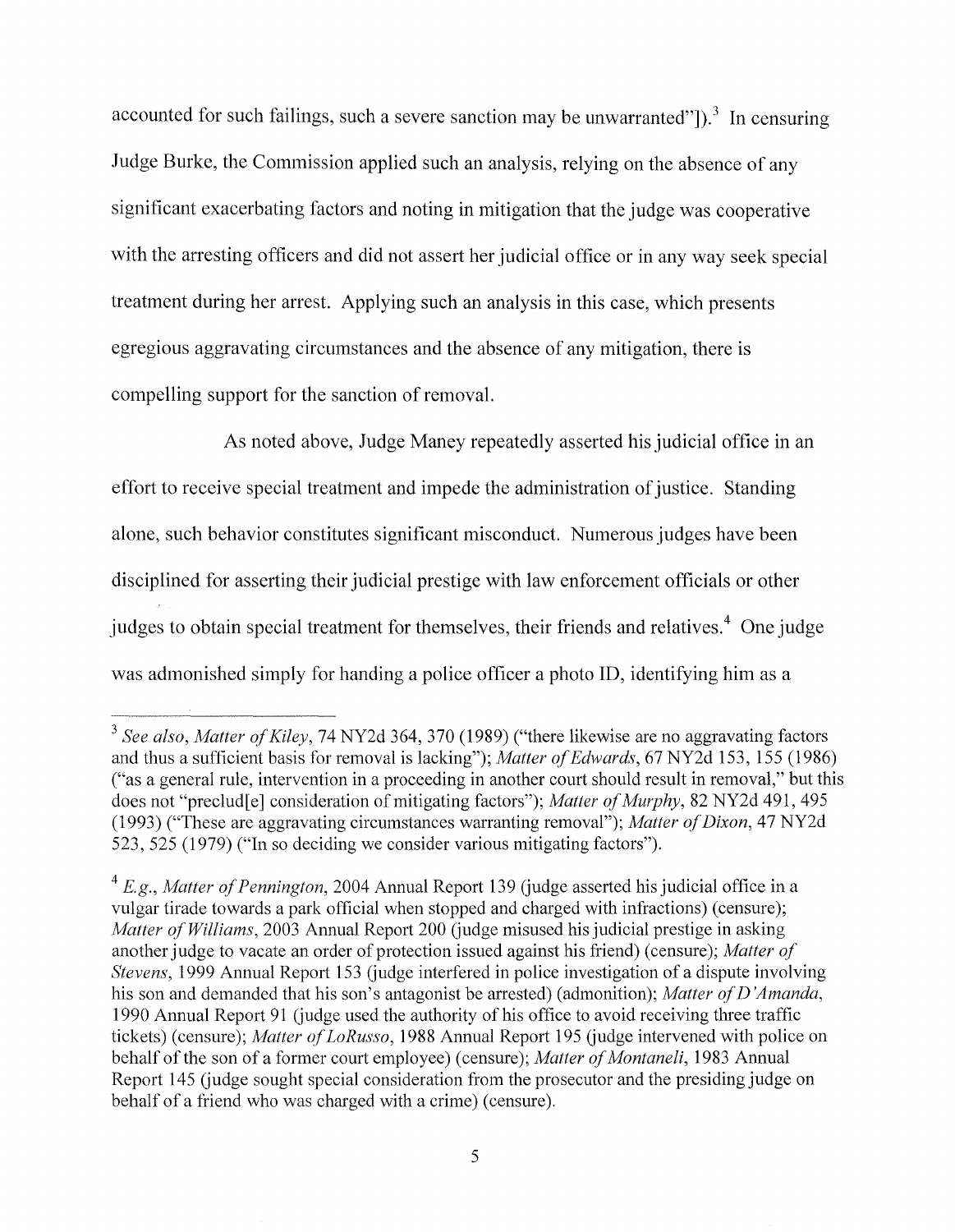town justice, during a traffic stop *(Matter of Werner*, 2003 Annual Report 198). By itself, Judge Maney's wielding of influence on his own behalf – not once, but repeatedly, in a crass effort to avoid responsibility for his unlawful behavior – was inexcusable and requires, in my view, the most severe sanction available.

Coupled with the aggravating factors noted above, I believe there are other compelling reasons here to support the sanction of removal. By 2010, our society as a whole has become more sensitive to the problems associated with driving under the influence of alcohol. It is a far more serious offense than it was 20 years ago because we are all better educated as to the corrosive, far-reaching effects of such irresponsible behavior on the public's safety and welfare. A judge in 2009 had the benefit of this educational process. In addition, as a judge for nearly 20 years, Judge Maney also had an opportunity to learn from the experiences of other judges who were publicly disciplined for alcohol-related driving offenses and to learn that, even without injuring anyone, such behavior requires a severe sanction.

In this regard, it should also be noted that Judge Maney had presided for seven years over a Treatment Court and also presided over a Drug Court, where he was regularly exposed to the destructive consequences of alcohol. With years of experience in Treatment Courts, where personal accountability and responsibility are of paramount importance, the judge would have regularly reminded defendants of the importance of such attributes. Certainly this judge had the benefit of a level of education and expertise on these subjects that was simply not available 20 years ago.

Unfortunately, the lesson Judge Maney apparently took from all of this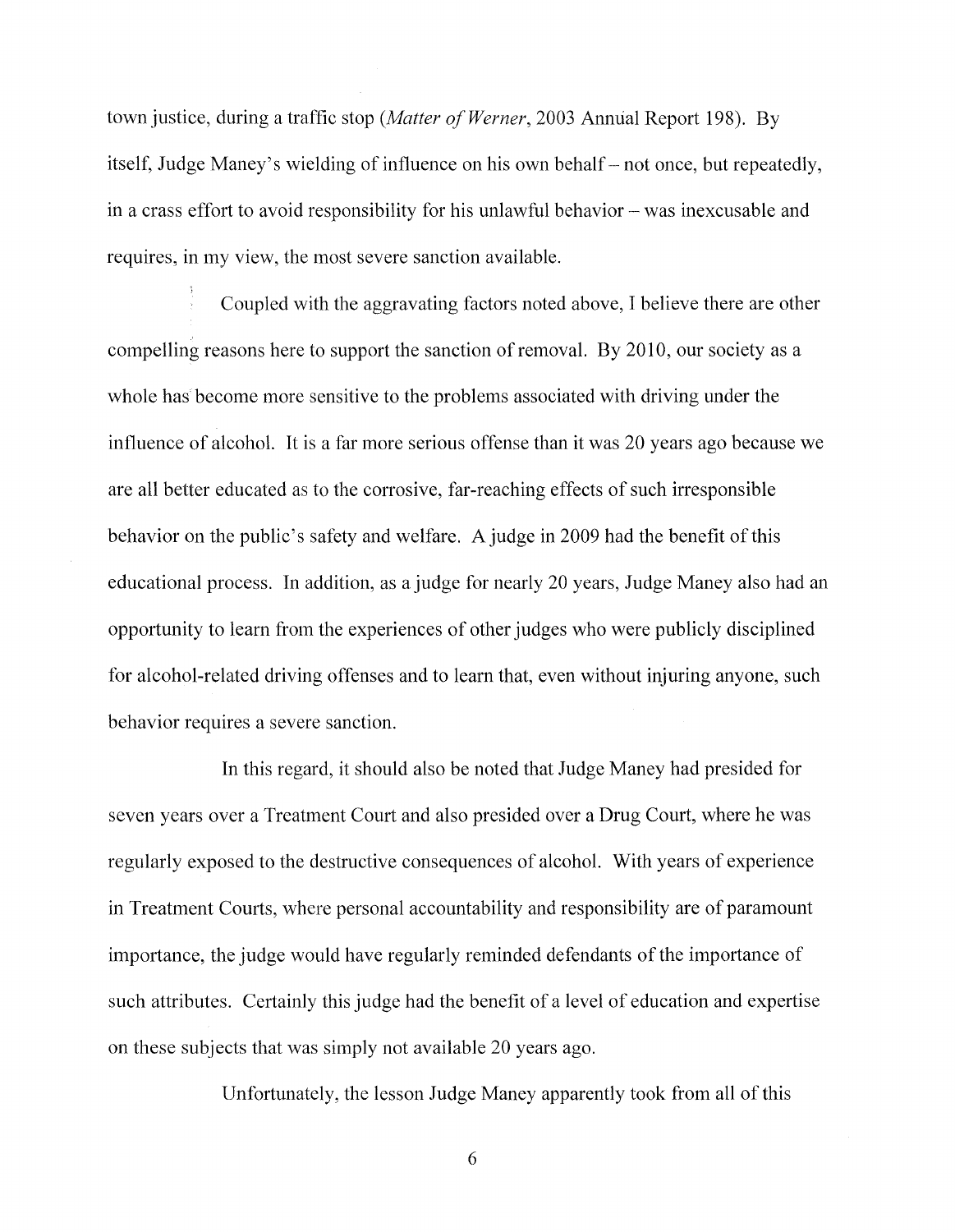education was to avoid checkpoints, to keep mouthwash in his car, and, when caught, to identify himself as a judge at the earliest opportunity and thereafter make frequent references to his judicial status, to repeatedly ask the police for "professional courtesy" and "consideration," and to delay taking a breathalyzer test as long as possible. Those were the wrong lessons, and his attempts to avoid getting caught and held accountable cannot be condoned.

It must be underscored that Judge Maney's conduct reflects not an isolated lapse of judgment, but a series of calculated transgressions that fly in the face of his two decades of ethics training as a judge. In this respect, his conduct was far more reprehensible than that of Judge Burke and other judges who drove while under the influence of alcohol. It is mind-boggling to me that in this case, where the facts are exponentially more serious than in *Burke* and the aggravating circumstances cry out for a harsher sanction, the Commission concludes that the same sanction  $-$  public censure  $-$  is appropriate. Such a result is plainly disproportionate.

For all these reasons, I am unpersuaded by the majority's view that censure is appropriate here because of the sanctions imposed in prior cases 20 or 30 years ago. Nor can I agree that removal should not be imposed because this was an isolated instance of misbehavior. As the Court of Appeals has held, even a single act of misconduct that is "completely incompatible" with the proper role of a judge may require the sanction of removal *(Matter of Blackburne, 7 NY3d 213, 221 [2006]; Matter of Gibbons, 98 NY2d* 448 [2002]).